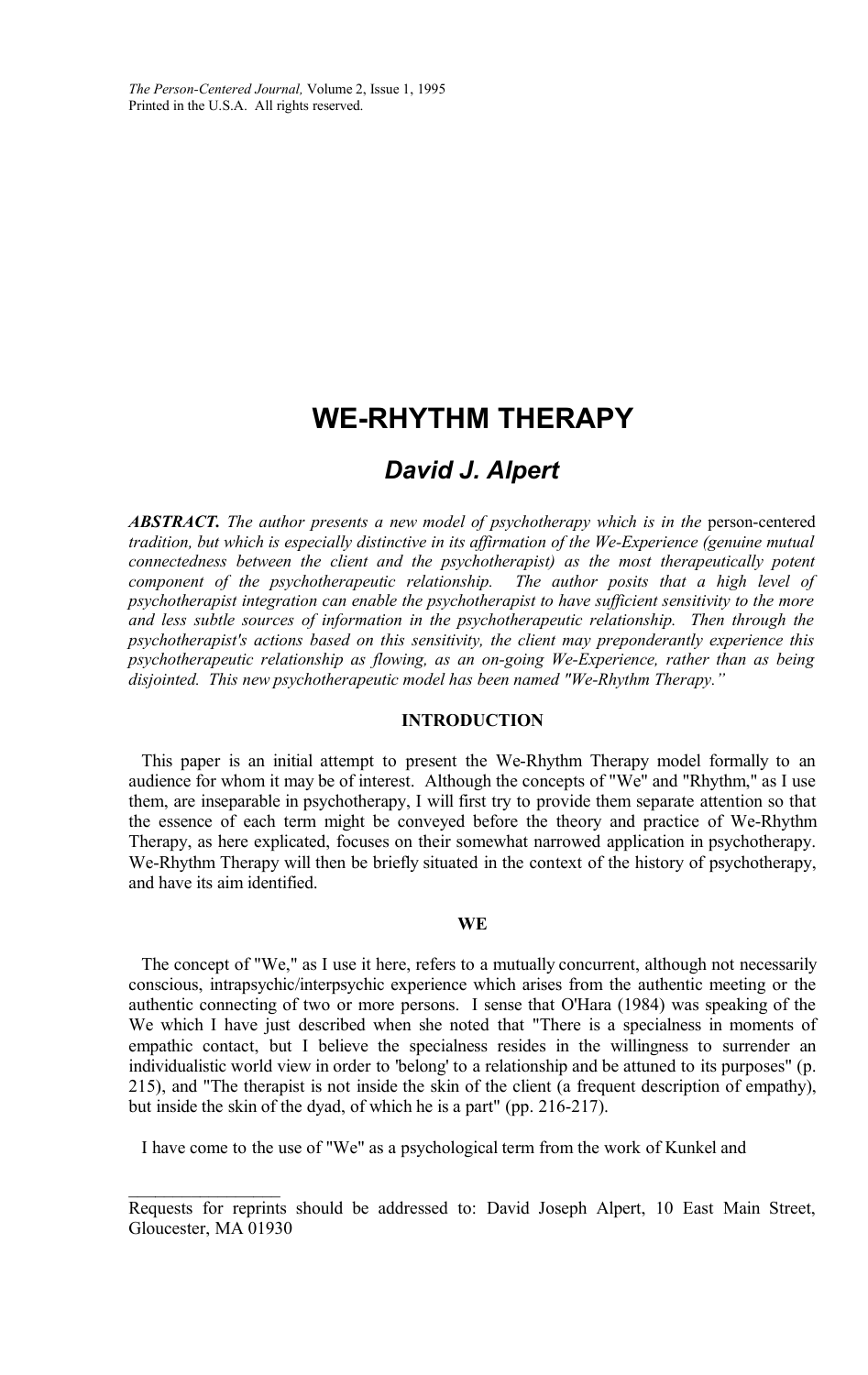Dickerson (1947). In their work (1947), they coined the terms "We Experience" and "We-Feeling" (p. 5). By "We-Experience," Kunkel and Dickerson meant, for example, "You are connected with him to a new unit, since you have looked together with him into the depths of human life" (p. 6). As I see it, the term "We-Experience" matches my term "connecting." Kunkel and Dickerson (1947) call consciousness of the We-Experience "We-Feeling" (p. 5). 1 consider the term "We-Feeling" to match my term "meeting."

#### **RHYTHM**

As I see it, there are subtle, varied, and changing rhythms in interpersonal relationships and in all of life. I perceive these rhythms as being ultimately unified through a core basic rhythm. In interpersonal relationships, through respectfully responding to these rhythms and their underlying unity one person can be of positive value to another. It is my view that the greater the psychological integration ("authenticity," "beingness," "congruence," or "wholeness") of the psychotherapist at any given moment with a client in a psychotherapeutic relationship, the greater the sensitive responsiveness to these subtle and unified rhythms the psychotherapist will exhibit at that point in time.

Leonard (1986) may be seen to have spoken on the mystical aspect of rhythm in a manner at least somewhat similar to mine when he stipulated that "At the heart of each of us, whatever our imperfections, there exists a silent pulse of perfect rhythm ... which is absolutely individual and unique, and yet which connects us to everything in the universe" (p. xii). And fitting well, as I see it, with my conception of sensitive responsiveness towards these rhythms, is Moustakas (cited in Mearns & Thorne, 1988) who noted "I saw that I must . . . allow my potentials, talents and skills, my total experience as a human being to blend naturally into the relationship with the child" (pp. 75-76).

#### **WE-RHYTHM THERAPY**

Operationally I define We-Rhythm Therapy as a model of psychotherapy in which the psychotherapist consistently responds respectfully to the moment to moment aspects that the client and the psychotherapeutic relationship with the client exhibit more and less subtly throughout the relationship. Such aspects include the timing or nature of client communications and the therapist's sense of the degree of emotional closeness (intimacy) which the client is expressing towards the psychotherapist at any moment during the psychotherapeutic relationship. Respectful responsiveness on the part of the psychotherapist includes great sensitivity to the timing and nature of psychotherapist to client communications during the psychotherapeutic relationship. The psychotherapist's actions in We-Rhythm Therapy can make it possible for a We-Experience to permeate the psychotherapeutic relationship.

I believe that it is the We-Experience in psychotherapy that is therapeutically potent, that is, that brings the client into greater beingness; I consider relationality to be an essential component of beingness. By "relationality," I mean that there is an authentic connection for an individual with the core basic rhythm of life and with whomever or whatever persons, places, and things that individual is in contact with at that given moment. I further believe that interpersonal disconnection and ongoing lack of connection between the psychotherapist and the client are each counter-therapeutic.

#### **THE PRACTICE OF WE-RHYTHM THERAPY**

The highly capable We-Rhythm Therapist will, without significant self-harm, exhibit enormous flexibility in the psychotherapeutic relationship. At one moment in the psychotherapeutic relationship, for example, the We-Rhythm Therapist may sense that the client is feeling crowded, and so the psychotherapist may hold back intimacy-wise, verbally, and/or in his or her action.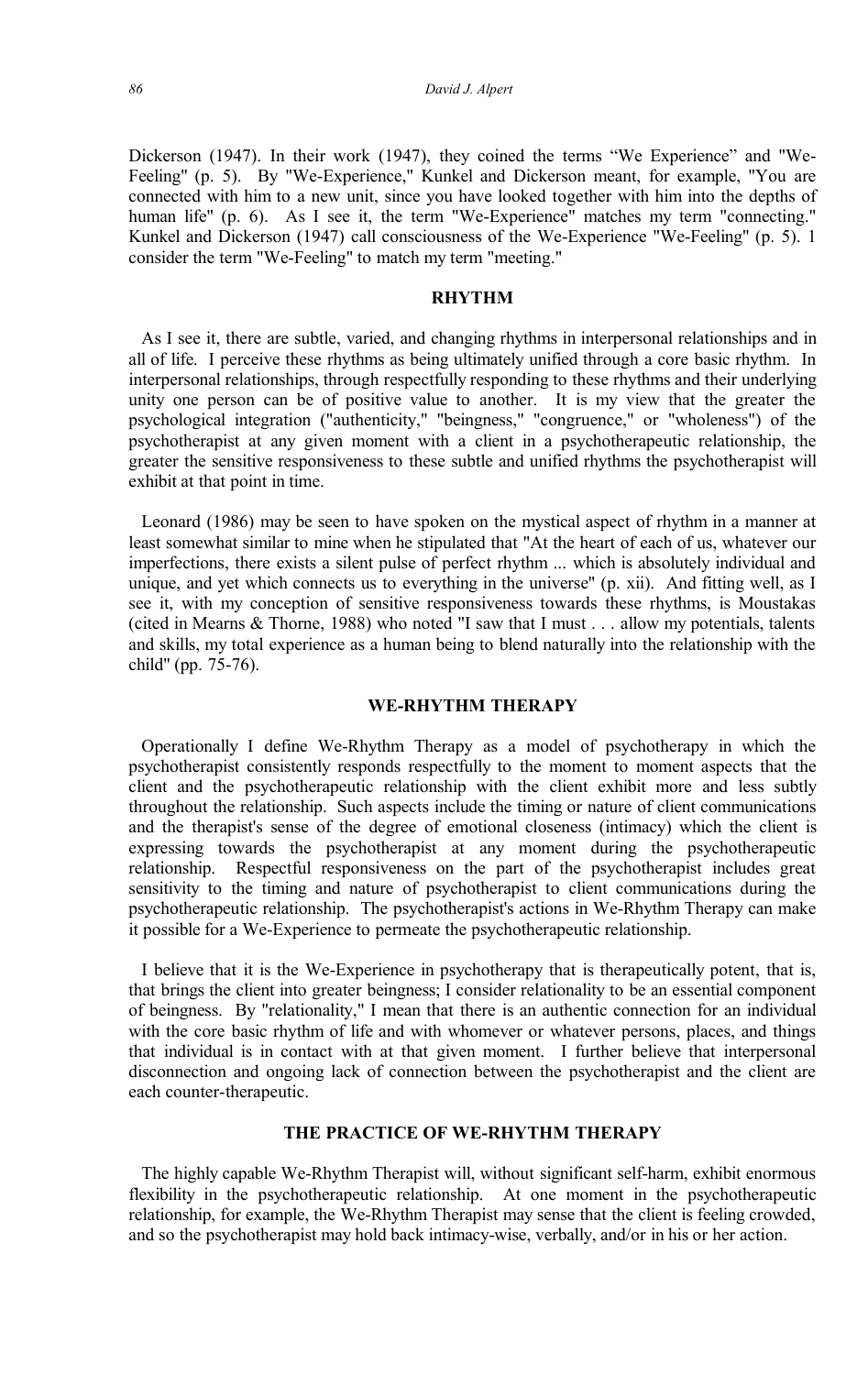Potentially, in so doing, the psychotherapist may enhance the mutual connection that he or she has with the client at that time. At another moment in the psychotherapeutic relationship, the We-Rhythm Therapist may sense that a non-sexual warm embrace with this client is what's being called for. There is this "destiny" quality that's palpable for the psychotherapist when the response to the client is "right on."

The We-Rhythm Therapist who is more likely to be effective allows both the more and less subtle "data" available at each moment of the psychotherapeutic relationship to synergistically generate the best response at the time. In practice, the highly functioning We-Rhythm Therapist's "data" processing operations are fairly thorough, although not totally conscious, rapid, and ongoing, bringing forth repeatedly reformulated arrangements of the response to the client.

# **THE EXPERIENCE OF BEING A WE-RHYTHM THERAPIST**

There are several facets of the psychotherapist's personal experiences as a We-Rhythm Therapist which I feel can best be introduced through subjective report. So I shall proceed to share some of what is still with me from previous encounters in which I was taking the role of We-Rhythm Therapist.

I can recall a moment in an encounter when I held myself back from speaking too soon after a pause in the conversation. What allowed me to hold back was my sense, then, that it would be better to wait until I felt the way I do when a wave in the ocean crests and someone in the water is riding a surfboard, jumping, or swimming in sync with it. And I recollect another moment in an encounter when I felt down on myself due to concern for the harm that I just may have done to the client's process and the connection with the client, sensing that I had spoken prematurely. Additionally, I remember a moment in one encounter when I felt very certain that that particular encounter had reached completion, that, in a sense, the tide was now going out to sea.

## **WE-RHYTHM THERAPY AND THE HISTORY OF PSYCHOTHERAPY: A FIRST LOOK**

It is my impression that We-Rhythm Therapy would best be classified as a person-centered theory of psychotherapy. I believe that its major differences from client-centered/personcentered psychotherapy are: 1) We-Rhythm Therapy's conception of the We-Experience (rather than one of its manifestations such as client perceived empathic understanding or client perceived unconditional positive regard) as the healing agent of change for the client, and 2) We-Rhythm Therapy's requirement of a very high level of psychotherapist congruence for the likelihood of successful psychotherapy.

Furthermore, We-Rhythm Therapy invites research on several new variables in psychotherapeutic theory. One variable, which includes some component variables, would consider both the consistency and degree of genuine mutual connection between the psychotherapist and the client in segments as well as throughout the psychotherapeutic relationship. Another variable would consider the consistency and degree of genuine mutual connection between the client and the various contexts of his or her world outside of the psychotherapeutic relationship prior to, during, and following the psychotherapeutic relationship. These two variables, as well as their component variables, would be measures of relationality during and outside of psychotherapy. Regarding the concept of degree of mutual connection, I wish to suggest that meeting (We-Feeling) is a more therapeutically potent form of connecting (We-Experience) than any amount of connection without consciousness of that connection. In no way, however, am I suggesting that We-Feeling be forced or sought after in the psychotherapeutic relationship.

The variables of relationality may greatly correlate with that of the stages of client process as expressed in "A Process Conception Of Psychotherapy" (Rogers, 1961, pp. 125-159). They may as well correlate to the variable of client perception of therapist attitudinal qualities towards